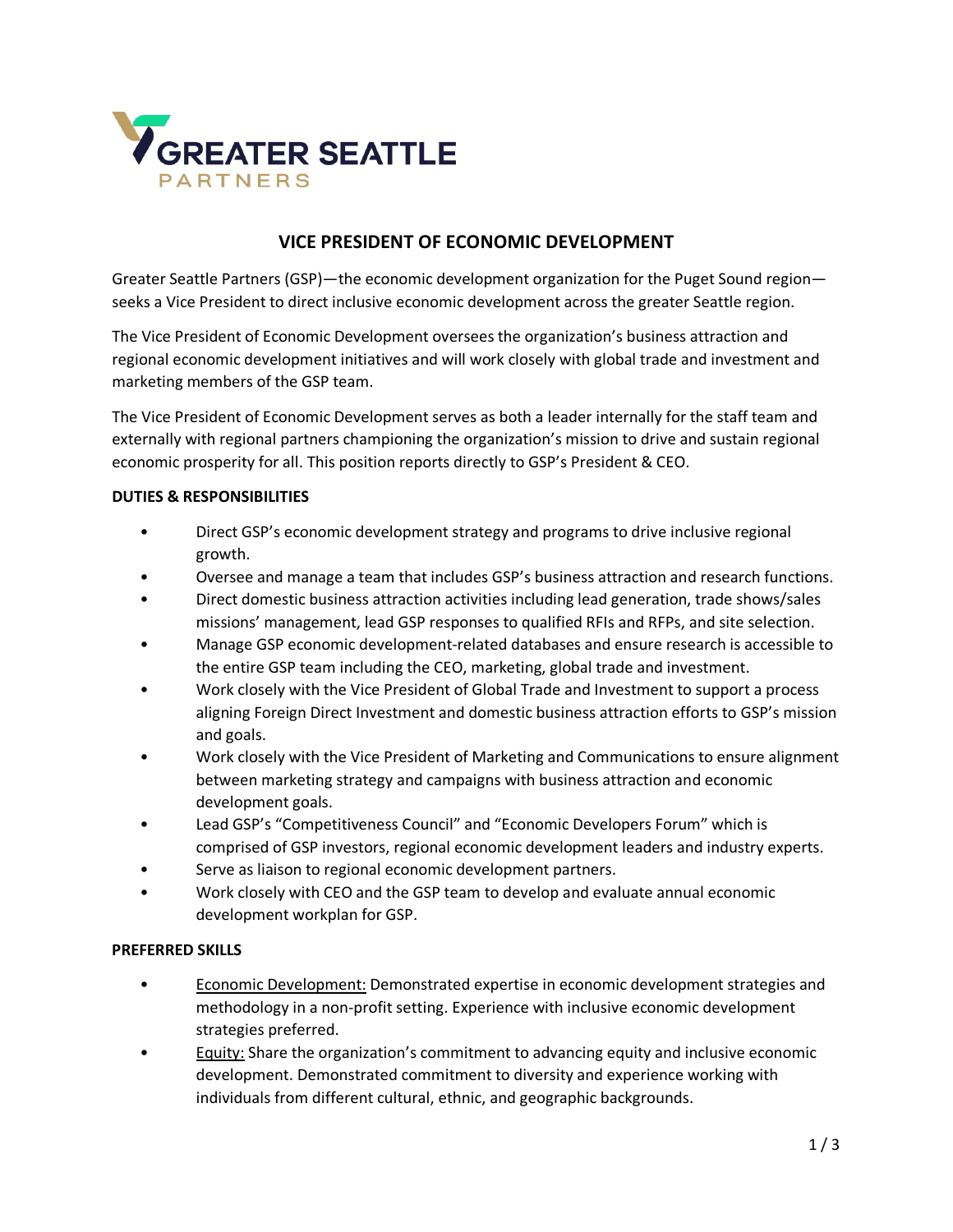- Collaborative & Team-Oriented: Forward-thinking, collaborative, and flexible, with ability and willingness to support, lead, and implement programs as part of a lean, highfunctioning, supportive, and entrepreneurial team. Able to initiate and support crosscollaboration among divisions within GSP to support programs and projects. Build teams and work effectively with GSP staff and regional partners to meet client needs and the region's goals.
- Communications: Excellent written, verbal and electronic / digital communication skills, used in situations requiring political acumen, conflict management, and an awareness of cultural differences; demonstrated experience and ability to communicate effectively, including empathetic listening, presentations and public speaking. Able to succinctly articulate GSP's messaging and services to clients and regional partners to support their goals. Comfortable delivering public presentations to large groups.
- Project & Contract Management: Capable of effectively managing multiple contracts, projects and teams to deliver results. Demonstrated organizational skills sufficient to prioritize, form strategic plans, and execute programs from inception to operation. Experience working with Customer Relationship Management (CRM) tools preferred.
- Adaptability: Able to meet changing client and partner needs as well as a continuing evolving economic and business environment.
- Innovative: Able to instill a learning environment within the organization and its programs and projects. Approach projects through a lens of innovation and continuous improvement and establish assessment tools to measure project outcomes.

## **BENEFITS**

GSP provides a comprehensive and competitive benefits package including:

- Medical/dental/vision coverage
- Vacation/sick/float leave
- Life insurance
- Accidental death & dismemberment insurance
- Long-term disability insurance
- Transit subsidies
- Flexible Spending Account
- Employer-matched 401(k) Contribution
- Tuition reimbursement
- Paid parental leave
- Wellspring EAP membership
- Personal accident insurance
- Generous holiday schedule & paid days off

# **APPLICATION INFORMATION**

Committed to attracting and retaining a diverse staff, GSP will honor your experiences, perspectives, and unique identity. Our organization strives to create and maintain working and learning environments that are inclusive, equitable, and welcoming.

All qualified applicants will receive consideration for employment without regard to race, color, religion, sex, sexual orientation, gender identity, gender expression, national origin, age, protected veteran or disabled status, or genetic information.